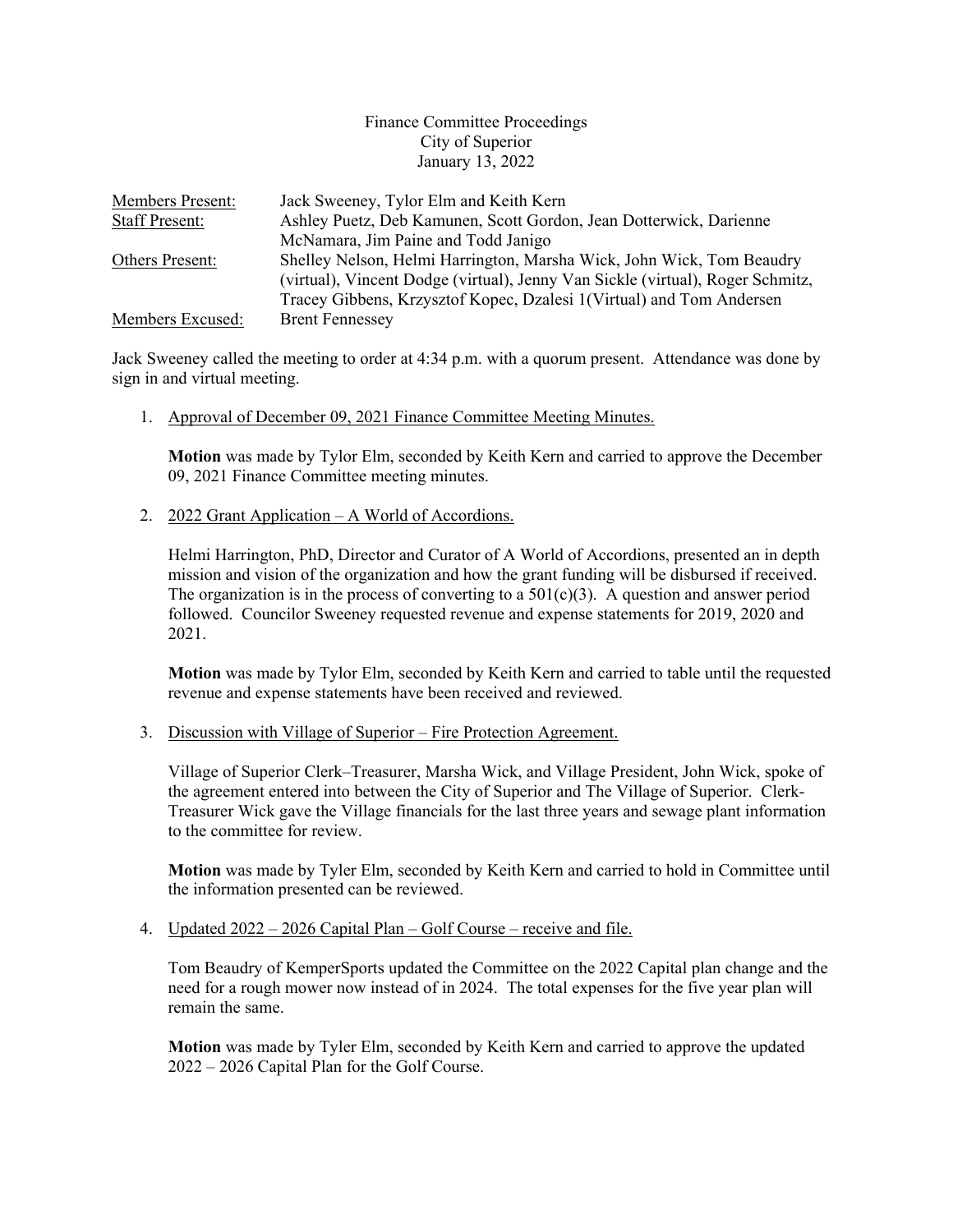5. Request from Councilor Sweeney from the November 18, 2021 Finance Committee Meeting – Public Works Director Todd Janigo and Environmental Regulatory Manager Darienne McNamara to propose increasing the landfill gate rate.

Public Works Director Janigo reminded the Committee of the gate rate of 54.00 per ton that has been in effect since 2017. If calculating a CPI increase, the rate would change to \$58.36. If the gate rate increased by 2%, the rate would change to \$58.88. If a competitive rate is used, the gate rate would increase to \$68.00. The average rate in Wisconsin is \$62.00 per ton. If the gate rate is increased by \$1.00, it would be an approximate increase of \$11,000 annually. A question and answer period followed.

**Motion** was made by Tylor Elm, seconded by Keith Kern and carried to hold the proposal in Committee until members can review Director Janigo's reports.

6. Request from Councilor Sweeney from the November 18, 2021 Finance Committee Meeting – Public Works Director Todd Janigo and Environmental Regulatory Manager Darienne McNamara to discuss the tonnage and garbage rates for commercial cans versus residential cans.

Public Works Director Janigo reviewed with the Committee the current residential and commercial garbage rates for cans. He is not recommending a rate change at this time. A question arose as to the average rate. It was pointed out that with COVID for the last few years, the average would have to be found by going back to 2017, 2018 and 2019. The Landfill fund is healthy until closure. The Mayor suggested looking at these rates every year.

**Motion** was made by Tylor Elm, seconded by Keith Kern to hold in Committee for Director Janigo to bring back information on the average rate based on the last five years for review and comparison.

7. Tabled from the December 9, 2021 Finance Committee Meeting – Request from Finance Director Ashley Puetz for approval of the 2022 Economic Development Budget.

There was discussion regarding annual funding for cleanup in the Business Improvement District (B.I.D.). There is a lot more to maintain in all areas of the city, not just the BID area. There will be a RFP for cleanup and landscaping maintenance.

**Motion** was made by Tylor Elm, seconded by Keith Kern and carried to approve the 2022 Economic Development Budget.

8. Request from Councilor Sweeney from the December 9, 2021 Finance Committee Meeting – Memorandum from the Wellness Committee regarding the Wellness Committee Intern stipend.

It is a recommendation of the Wellness Committee, with support from the Health Insurance Committee, that the City continue to offer the \$1,000.00 stipend to three UWS wellness interns per calendar year to compensate them for the work they do in support of the city workforce wellness goals. A discussion ensued.

**Motion** was made by Keith Kern, seconded by Tylor Elm and carried to approve the wellness intern stipend.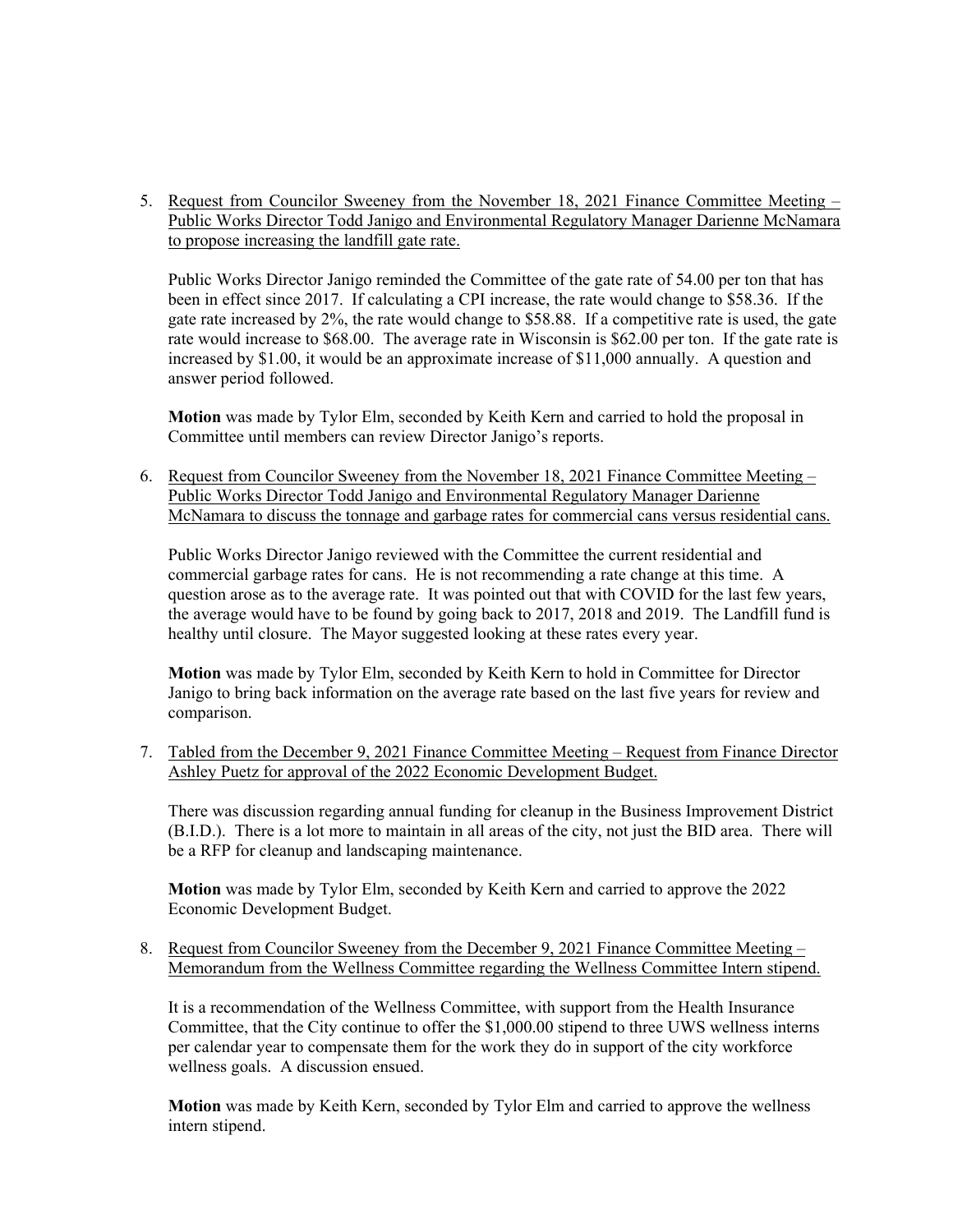## 9. Finance Director Ashley Puetz to discuss the 2022 Landfill Note Anticipation note renewal.

Director Puetz discussed the renewal of the landfill note. The City can renew with NBC with a 0.75% rate. Director Puetz will work with the DNR to figure out the terms of a renewal. A new note anticipation note and resolution will be brought to Council in February. Director Janigo and Manager McNamara will bring forward current numbers for capping the landfill and 40 year long term care.

**Motion** was made by Tyler Elm, seconded by Keith Kern and carried to receive and file the 2022 Landfill Note Anticipation note renewal discussion.

10. Discussion on self-funded workers compensation plans.

Director Puetz discussed options of self-funded workers compensation plans through the market place, the League of Wisconsin Municipalities Mutual Insurance and CVMIC. It was not recommended considering CVMIC, as claim handling would be an additional expense and there was not a maximum cap on how much the city could pay each year. A question and answer period followed. It was suggested to invite Marshall and McLellan (MMA) and the League of Wisconsin Municipalities Mutual Insurance to a finance meeting for a presentation.

**Motion** was made by Tyler Elm, seconded by Keith Kern and carried to receive and file the discussion on self-funded workers compensation plans.

11. Golf Course Financials – receive and file.

**Motion** was made by Tylor Elm, seconded by Keith Kern and carried to receive and file the Golf Course Financials.

12. Review December, 2021 Check Register – receive and file.

**Motion** was made by Tylor Elm, seconded by Keith Kern and carried to receive and file the December, 2021 Check Register.

13. Review General Fund Financial Statement – 2021 Expenditure vs. Budget Analysis as of December 30, 2021 – receive and file.

**Motion** was made by Tylor Elm, seconded by Keith Kern and carried to receive and file the General Fund Financial Statement – 2021 Expenditure vs. Budget Analysis as of December 30, 2021.

- 14. General Financial Overview
	- a. General Financial Overview
	- b. General updates.
	- c. Update on top 3 financial concerns or updates.

Two departments are left to go live with payroll at this time.